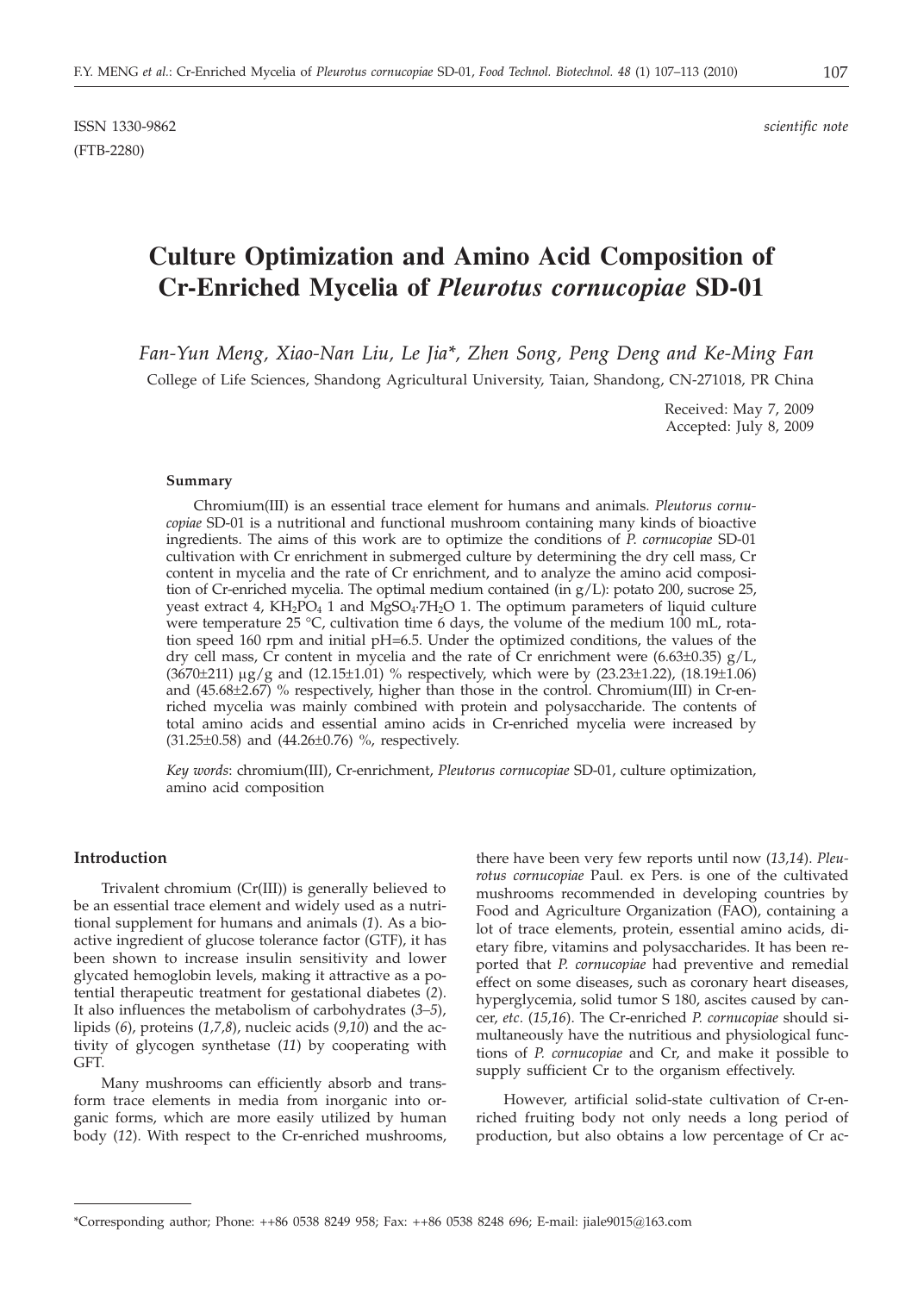cumulation (*13*). Information is lacking with regard to Cr-enriched mycelia of *P. cornucopiae* in submerged culture

The objectives of this study are to optimize the medium composition and the cultivation conditions of Cr enrichment by *P. cornucopiae* SD-01 in submerged culture with the dry cell mass, Cr content in mycelia and the rate of Cr enrichment as the main indices on the basis of the orthogonal experimental design and single-factor tests, and to investigate the Cr distribution and amino acid composition of Cr-enriched mycelia.

## **Materials and Methods**

#### *Microorganism*

A strain of *Pleurotus cornucopiae* SD-01 was provided by our laboratory and used in this experiment. It was incubated on synthetic potato dextrose agar (PDA) plates for 10 days at 25 °C, maintained at 4 °C and subcultured every 3 months.

#### *Determination of Cr concentration in liquid media*

All experiments of liquid cultivation were carried out in 250-mL Erlenmeyer flasks. To determine the optimal Cr concentration in the liquid medium, the Cr ions were separately added to the basal medium and their final concentrations were (in  $\mu$ g/mL): 20, 40, 60, 80, 100, 200, 300, 500, 800 and 1000, taking no Cr addition to the medium as a comparison (0  $\mu$ g/mL). The source of Cr was  $CrCl<sub>3</sub>·6H<sub>2</sub>O$ . The composition of the basal medium was (in  $g/L$ ): potato 150, sucrose 20, peptone 2,  $KH_2PO_4$ 1 and  $MgSO<sub>4</sub>·7H<sub>2</sub>O$  0.5 with natural pH. Every flask containing 100 mL of the basal medium was inoculated with a 0.5-cm<sup>2</sup> mycelial block of *P. cornucopiae* SD-01 from the above maintained plates and incubated on a rotary shaker (Anting Biotech, Shanghai, PR China) at 160 rpm and 25 °C for 6 days.

## *Medium optimization for Cr enrichment*

Potato was used as a basic substrate in the medium nutrient composition. The additional supplements of carbon (glucose, sucrose, maltose, lactose, fructose or soluble starch) and nitrogen sources (peptone, yeast extract, beef extract,  $NH_4NO_{3}$ ,  $(NH_4)_2SO_4$ ,  $NaNO_{3}$ ,  $NH_4Cl$  or urea) were first selected and then screened with single-factor experiments. A subsequent five-factor-three-level orthogonal test was applied to optimize the medium composition for Cr enrichment after finding the optimal carbon and nitrogen sources, while the cultivation conditions were the same as mentioned above.

All chemicals used in this study were of analytical reagent grade, purchased from local chemical suppliers in China.

# *Optimization of cultivation conditions for Cr enrichment*

Cultivation time  $(3, 4, 5, 6, 7, 8$  and  $9$  days), temperature (20, 25, 30 and 35 °C), initial pH (4.5, 5.0, 5.5, 6.0, 6.5, 7.0, 7.5, 8.0, 8.5 and 9.0), rotation speed (100, 120, 140, 160, 180 and 200 rpm) and volume of the medium

(50, 100 and 150 mL) in 250-mL flasks were investigated in this experiment by single-factor tests for Cr enrichment optimization. All trials were carried out in the optimum liquid medium obtained above.

# *Measurement of dry cell mass, Cr content in mycelia and the rate of Cr enrichment*

The original mycelial block of inoculum in liquid medium was discarded and the Cr-enriched mycelia of *P*. *cornucopiae* SD-01 were obtained by centrifugation  $(3000 \times g, 20 \text{ min})$  in a centrifuge (Beckman Instruments, Palo Alto, CA, USA) at the end of cultivation time according to the experimental design. Dry cell mass of Cr-enriched mycelia was measured after rinsing the mycelium precipitate with distilled water for three times and then drying to a constant mass at 60  $^{\circ}$ C in an oven for about 48 h.

In order to thoroughly remove the unabsorbed Cr and evaluate the Cr content in the mycelia, Cr-enriched mycelium powder (0.5 g) was dialyzed repeatedly in double distilled water containing 0.02 % (by volume) sodium azide until there was no amino acid found using ninhydrin reaction. The concentrated solution obtained from the dialysis bag (Putian Biotech, Beijing, PR China) was agitated repeatedly. After centrifugation (3000´*g*, 20 min), the sediment was mixed with 8 mL of perchloric acid (12.5 M) and nitric acid (16 M) mixture (8:1, by volume) and digested completely at 140 °C for 1 h until the solution turned colourless. The cooled liquid was diluted to a constant volume of 100 mL with 1 M  $HNO<sub>3</sub>$ . The content of Cr in the Cr-enriched mycelia of *P*. *cornucopiae* SD-01 was measured by atomic absorption spectrometry (AAS; PerkinElmer Analyst 800 model atomic absorption spectrometer, PerkinElmer, Waltham, MA, USA). The rate of Cr enrichment in the mycelia was calculated by the following formula:

*<sup>w</sup>*(Cr accumulated in mycelia)/(mg/g)– –*w*(Cr in control)/(mg/g)×(*c*(Cr-enriched /1/ mycelia)/g/*c*(Cr in media)/mg)×100

where  $c$  is concentration in mol/L.

# *Determination of organic Cr and the content of Cr in the main components of Cr-enriched mycelia*

Cr-enriched mycelium powder (0.5 g) was dialyzed repeatedly with double distilled water containing 0.02 % (by volume) of sodium azide until there was no amino acid found using ninhydrin reaction. Then, the content of Cr was determined by atomic absorption spectrometry (AAS).

Mycelium powder (2 g) was dissolved in 50 mL of NaCl (2 M) and extracted at 100 °C (*17*). Protein was removed from the prepared supernatant by the method of Yang and Zhou (*18*). Before adjusting the pH to 2.0, the liquid was cooled in ice water for 30 min. After adding 95 % ethanol, the precipitate of nucleic acids was obtained by centrifugation at  $3000 \times g$  for 15 min. The content of Cr in nucleic acid was determined by AAS.

The residue from the previous step was distilled with 50 mL of water for 2 h. After filtration, quadruple volume of 95 % ethanol was added into the supernatant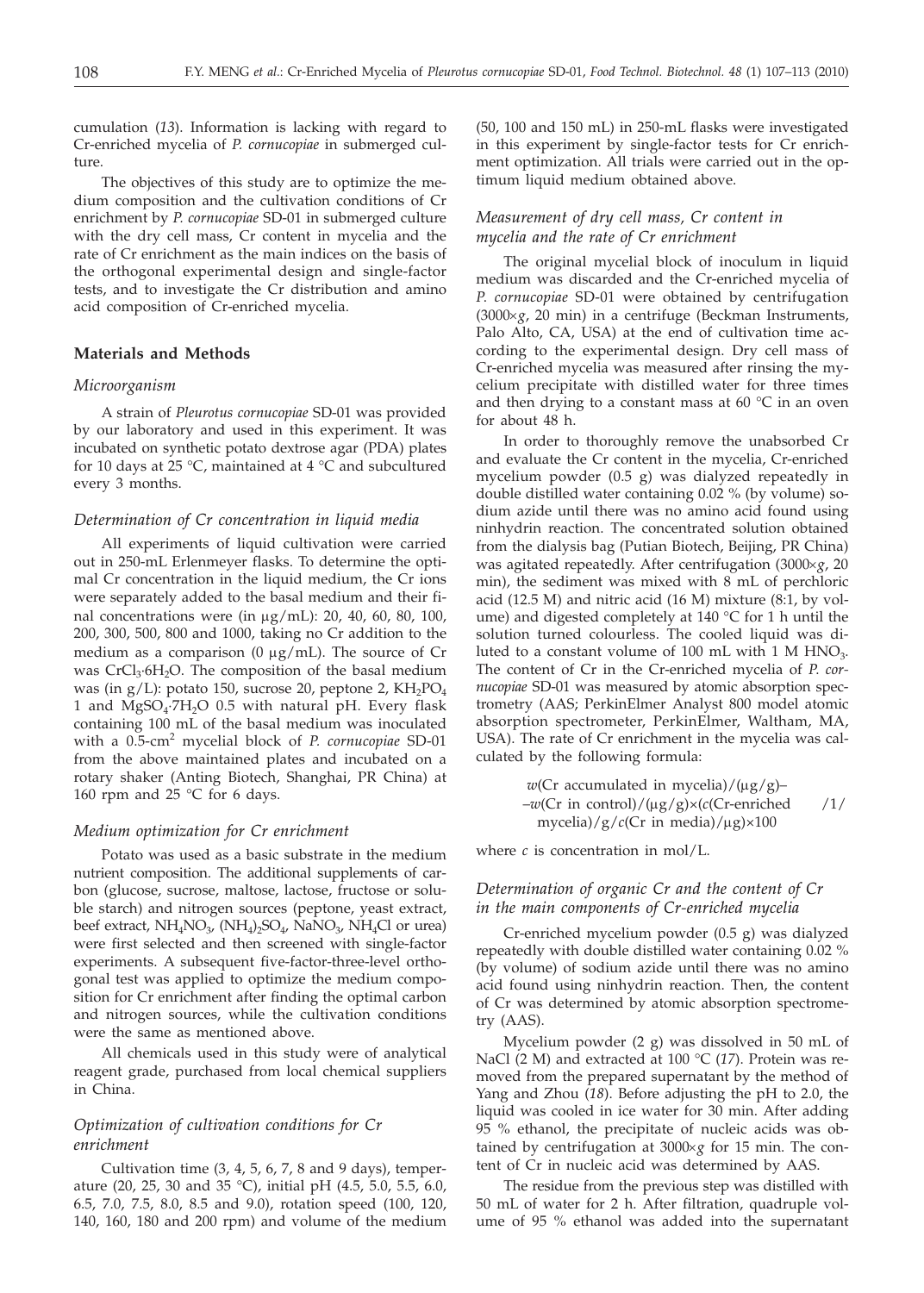and the mixture was stored for 1 day at 4  $\degree$ C in the dark. The polysaccharide precipitate was obtained at  $3000 \times g$ for 15 min.

Mycelium powder (2 g) was put into 100 mL of NaOH (0.25 M). After distillation at 50 °C for 4 h,  $(NH_4)_2SO_4$ was added until the saturated degree was 95 %. After adding the mixture of ethanol and ether (2:1, by volume), the protein sediment was obtained by centrifugation at  $3000 \times g$  for 15 min. The content of Cr in the protein was measured by AAS.

## *Determination of amino acids in Cr-enriched mycelia*

Fungal powder (100 mg) was put into a hydrolyzation tube with HCl (6 M) for 1 day at 110  $\degree$ C and subsequently diluted with distilled water to a constant volume of 100 mL. The liquid (2 mL) from the previous step was vacuum dried under low pressure at 60 °C. After adding 2 mL of 0.02 M HCl, the content of amino acids  $(50-\mu L \text{ sample})$  was determined by an automatic amino acid analyzer (Hitachi L-8900, Japan).

The liquid sample was adjusted to pH=7 and fixed to a volume of 100 mL with 4 M urea (pH=11) after being hydrolyzed with NaOH (5 M) for 20 h at 110 °C. Tryptophan (Trp) was determined by the method of Landry *et al*. (*19*).

#### *Statistical analysis*

All experiments were carried out in triplicate and all the data were expressed as means±S.D. (standard deviation). The statistical significance was evaluated using Student's *t*-test and p<0.05 was taken as significant.

## **Results and Discussion**

## *Determination of Cr concentration added to the basal medium*

The results of the optimization of Cr concentration added to the basal medium are shown in Table 1, while no detectable Cr contents were observed in the basal medium before the addition of Cr. The values of dry cell mass and the rate of Cr enrichment increased gradually along with the increasing Cr concentration (0-200  $\mu$ g/mL) in the media and declined rapidly when the concentration of Cr exceeded  $300 \mu g/mL$ , indicating that high concentration of Cr could evidently inhibit the mycelium growth and Cr accumulation. At the concentration of Cr of 200  $\mu$ g/mL, the maximum production of dry cell mass and the rate of Cr enrichment reached  $(5.38\pm0.36)$  g/L and (8.34±0.72) %, respectively, while the Cr content in the mycelium was (3100 $\pm$ 203)  $\mu$ g/g. The value of optimal Cr concentration (200  $\mu$ g/mL) added to the liquid medium was in accordance with that reported in literature (*13,14*).

## *Optimization of the medium and cultivation conditions for Cr enrichment*

The effects of various carbon and nitrogen sources on the dry cell mass, Cr content in mycelia and the rate of Cr enrichment are described in Table 2. Some of the

| $\gamma$ (Cr) | $\gamma$ (dry cell<br>mass) | $w(Cr \text{ content})$<br>in mycelia) | $w$ (rate of $Cr$<br>enrichment) |
|---------------|-----------------------------|----------------------------------------|----------------------------------|
| $\mu$ g/mL    | g/L                         | $\mu$ g/g                              | $\frac{0}{0}$                    |
| $\Omega$      | $3.25 + 0.26$               | nd                                     | 0.00                             |
| 20            | $3.38 + 0.31$               | $130+11$                               | $2.14 + 0.17$                    |
| 40            | $3.71 + 0.43$               | $370+26$                               | $3.42 + 0.24$                    |
| 60            | $4.08 + 0.39$               | $680+50$                               | $4.65+0.36$                      |
| 80            | $4.16 + 0.33$               | 1310±99                                | $6.81 + 0.49$                    |
| 100           | $4.69 + 0.38$               | $1630+113$                             | $7.65 + 0.61$                    |
| 200           | $5.38 + 0.36$               | $3100+203$                             | $8.34 + 0.72$                    |
| 300           | $4.07+0.29$                 | $3600+263$                             | $4.89 + 0.29$                    |
| 500           | $3.65 + 0.21$               | $3560 + 316$                           | $2.60+0.21$                      |
| 800           | $1.06 \pm 0.18$             | 2140±232                               | $0.28 \pm 0.05$                  |
| 1000          | $0.12 \pm 0.05$             | $150 \pm 16$                           | < 0.01                           |
|               |                             |                                        |                                  |

Table 1. Effect of Cr on dry cell mass, Cr content in mycelia and

rate of Cr enrichment of *P*. *cornucopiae* SD-01

nd – not detectable

carbon and nitrogen sources had a positive effect on Cr enrichment in submerged culture by *P. cornucopiae* SD-01. The peak values of the three parameters were (4.05±0.26)  $g/L$ , (3290 $\pm$ 287)  $\mu$ g/g and (6.65 $\pm$ 0.41) %, respectively, obtained in the presence of sucrose in the medium. The analysis of variance (ANOVA) showed the different effects of the six carbon sources on dry cell mass  $(p<0.05)$ , Cr content in the mycelia  $(p<0.01)$  and the rate of Cr enrichment (p<0.05). When yeast extract was used as nitrogen source, the highest values of dry cell mass, Cr content in mycelia and the rate of Cr enrichment were

Table 2. Effect of carbon and nitrogen sources on dry cell mass, Cr content in mycelia and the rate of Cr enrichment of *P*. *cornucopiae* SD-01

| Source                          | $y$ (dry cell<br>mass) | $w(Cr$ content<br>in mycelia) | $w$ (rate of $Cr$<br>enrichment) |  |
|---------------------------------|------------------------|-------------------------------|----------------------------------|--|
|                                 | g/L                    | $\mu$ g/g                     | $\frac{0}{0}$                    |  |
| Carbon sources                  | ×                      | **                            | ×                                |  |
| Glucose                         | $3.59 \pm 0.23$        | 2980±226                      | $5.35 \pm 0.39$                  |  |
| Sucrose                         | $4.05 + 0.26$          | 3290+287                      | $6.65 + 0.41$                    |  |
| Maltose                         | $3.82 \pm 0.27$        | $2690+254$                    | $5.20+0.44$                      |  |
| Lactose                         | $2.93 + 0.33$          | $2320+220$                    | $3.39 \pm 0.37$                  |  |
| Fructose                        | $1.75 + 0.25$          | $1460 + 147$                  | $1.27 + 0.18$                    |  |
| Soluble starch                  | $2.57 \pm 0.34$        | 2150±210                      | $2.76 \pm 0.33$                  |  |
| Nitrogen sources                | ×                      | **                            | ×                                |  |
| Peptone                         | $3.64 + 0.41$          | $2820+236$                    | $5.12 + 0.45$                    |  |
| Yeast extract                   | $3.86 + 0.33$          | $3420 + 286$                  | $6.99 + 0.48$                    |  |
| Beef extract                    | $3.69 + 0.39$          | 2990+279                      | $5.51 + 0.51$                    |  |
| NH <sub>4</sub> NO <sub>3</sub> | $2.93 \pm 0.32$        | 1880±197                      | $2.75 \pm 0.24$                  |  |
| $(NH_4)_2SO_4$                  | $3.17 + 0.29$          | 2480±231                      | $3.93 \pm 0.27$                  |  |
| NaNO <sub>3</sub>               | $1.16 + 0.27$          | $690 + 56$                    | $0.40 \pm 0.03$                  |  |
| NH <sub>4</sub> Cl              | $2.89 + 0.34$          | 1630±154                      | $2.36 \pm 0.19$                  |  |
| Urea                            | $0.98 \pm 0.16$        | $460 \pm 38$                  | $0.23 \pm 0.02$                  |  |

 $\rm \check{p}$  < 0.05,  $\rm \check{p}$  < 0.01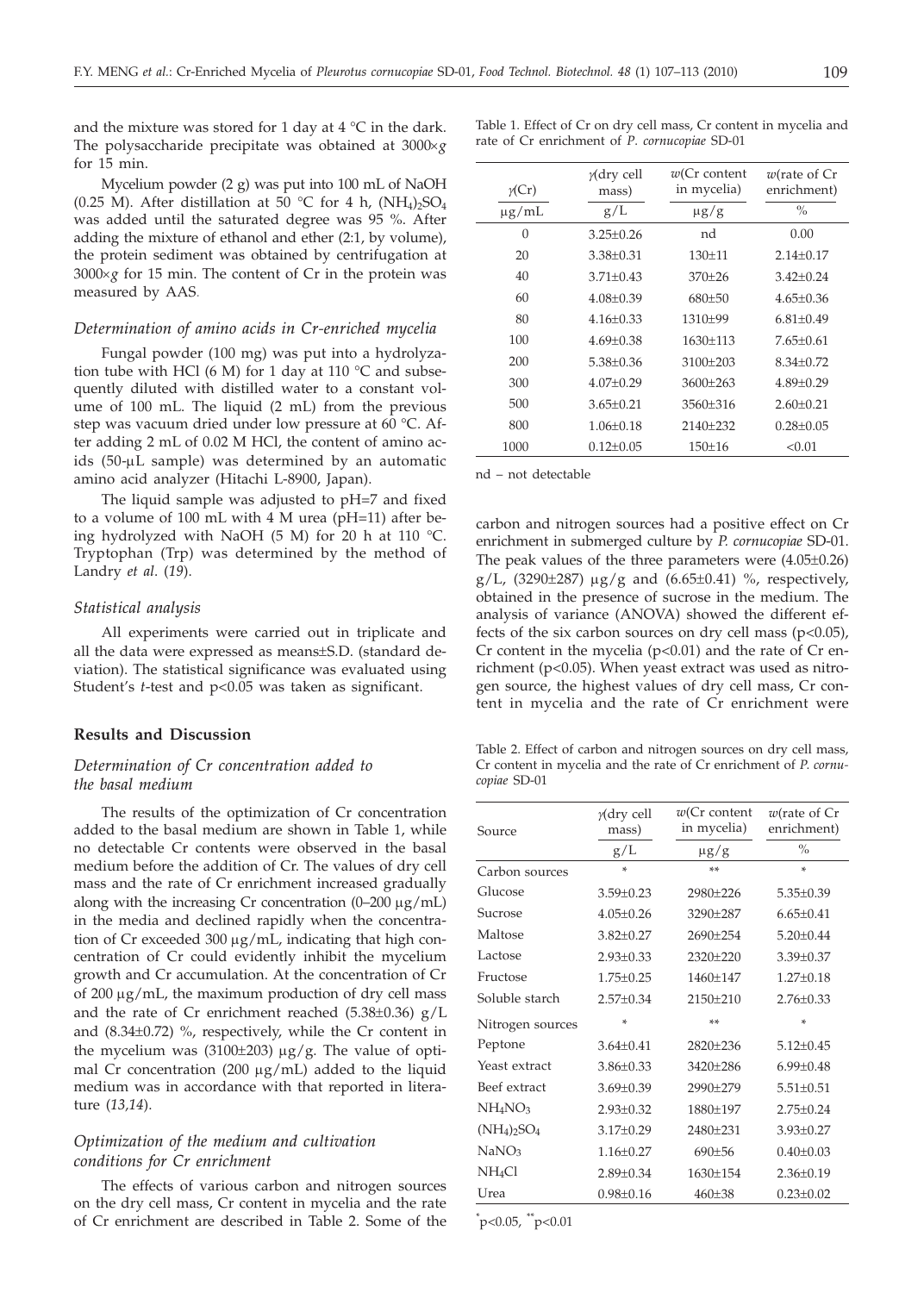(3.86±0.33) g*/*L, (3420±286) mg*/*g and (6.99±0.48) %, respectively. ANOVA showed that the results of significance for eight nitrogen sources were similar to those for carbon sources.

Based on the previous results, sucrose and yeast extract used as optimal carbon and nitrogen sources were selected and applied to optimize the medium composition in orthogonal experiments. The design of five-factor-three-level orthogonal tests is shown in Table 3 and the results are described in Table 4.

Table 3. Five-factor-three-level design of the orthogonal experiment

|        | $\gamma$ /(g/L)   |    |                  |                                 |                    |  |  |  |  |
|--------|-------------------|----|------------------|---------------------------------|--------------------|--|--|--|--|
| Levels | А                 | В  | C                |                                 | E                  |  |  |  |  |
|        | Sucrose<br>Potato |    | Yeast<br>extract | KH <sub>2</sub> PO <sub>4</sub> | $MgSO4·$<br>$7H2O$ |  |  |  |  |
|        | 100               | 15 | 2                |                                 | 0.5                |  |  |  |  |
| 2      | 150               | 20 | 4                |                                 | 1.0                |  |  |  |  |
| 3      | 200               | 25 | 6                |                                 | 1.5                |  |  |  |  |

Among these substrates, potato, sucrose and yeast extract showed significant influence on Cr content in mycelia (p<0.01) and the rate of Cr enrichment (p<0.01). The composition of the Cr-enriched medium was obtained as follows (in  $g/L$ ): potato 200, sucrose 25, yeast extract 4,  $KH_2PO_4$  1,  $MgSO_4$ : $7H_2O$  1. Under these conditions, the dry cell mass, Cr content in mycelia and the rate of Cr enrichment reached (5.69±0.29) g*/*L, (3570±286) mg*/*g and (10.13±0.59) %, respectively, which is (5.76±0.16), (14.95±0.21) and (21.46±0.87) % higher than those in the basal medium, respectively.

Table 5 shows that *P*. *cornucopiae* SD-01 could grow at initial pH value ranging from 4.5 to 9, and the dry cell mass ((5.37±0.24) g*/*L, p<0.05), Cr content in mycelia ((2740±204) mg*/*g, p<0.05) and the rate of Cr enrichment  $((7.35\pm0.33)$  %, p<0.05) reached their optimum values at initial pH=6.5. Similar results were reported by Liu *et al*. (*14*). Although the dry cell mass was lower at 25 °C ((4.86±0.26) g*/*L, p<0.05) than at 30 °C ((5.41±0.33) g/L, p<0.05), the Cr content in mycelia ((2970±266) mg*/*g, p<0.05) and the rate of Cr enrichment ( $(7.22\pm0.31)$  %, p<0.05) were obviously higher.

Table 4. Results of the orthogonal experiments for medium optimization

| $\sqrt[0]{\!0}$<br>g/L<br>$\mu g/g$<br>$\mathbf{1}$<br>$\mathbf{1}$<br>$\mathbf{1}$<br>$\mathbf{1}$<br>$\mathbf{1}$<br>$\mathbf{1}$<br>$2.86 \pm 0.23$<br>1540±134<br>$2.19 \pm 0.19$<br>$\overline{2}$<br>$\mathbf{1}$<br>$\mathbf{1}$<br>$\mathbf{1}$<br>$\sqrt{2}$<br>$\mathbf{1}$<br>$2.93 \pm 0.21$<br>1620±138<br>$2.36 \pm 0.16$<br>3<br>$\mathbf{1}$<br>$\mathbf{1}$<br>$\mathbf{1}$<br>3<br>$2.98 \pm 0.19$<br>1640±130<br>$2.44 \pm 0.21$<br>$\mathbf{1}$<br>$\overline{2}$<br>$\overline{2}$<br>$\mathbf{1}$<br>2<br>$\mathbf{1}$<br>$3.81 \pm 0.18$<br>4<br>$3.12 \pm 0.24$<br>2440±188<br>5<br>$\mathbf{1}$<br>2<br>2<br>2<br>$3.16 \pm 0.26$<br>3010±265<br>$4.76 \pm 0.23$<br>$\overline{2}$<br>$\overline{2}$<br>$\overline{2}$<br>3<br>6<br>$\mathbf{1}$<br>$\overline{2}$<br>$5.12 \pm 0.30$<br>2870±258<br>7.35±0.37<br>3<br>3<br>7<br>$\mathbf{1}$<br>3<br>$\mathbf{1}$<br>$3.28 \pm 0.28$<br>2890±266<br>$4.74 \pm 0.29$<br>3<br>8<br>$\mathbf{1}$<br>3<br>3<br>$\overline{2}$<br>$4.94 \pm 0.35$<br>2420±223<br>5.97±0.34<br>9<br>3<br>3<br>3<br>$\mathbf{1}$<br>3<br>$3.08 \pm 0.22$<br>2880±257<br>$4.43 \pm 0.28$<br>$\overline{2}$<br>$\overline{2}$<br>$\ensuremath{\mathsf{3}}$<br>$\mathbf{1}$<br>10<br>$\mathbf{1}$<br>$4.07 \pm 0.28$<br>$3.85 \pm 0.21$<br>1640±140<br>$\overline{2}$<br>$\overline{2}$<br>3<br>11<br>$\mathbf{1}$<br>$\overline{2}$<br>$3.81 \pm 0.17$<br>2000±168<br>$3.81 \pm 0.25$<br>$\overline{2}$<br>$\overline{2}$<br>$\ensuremath{\mathsf{3}}$<br>12<br>3<br>$\mathbf{1}$<br>$3.45 \pm 0.28$<br>$3.17 \pm 0.22$<br>1840±158<br>$\overline{c}$<br>13<br>3<br>$3.18 \pm 0.26$<br>3020±274<br>$4.81 \pm 0.24$<br>2<br>$\mathbf{1}$<br>1<br>$\overline{c}$<br>3<br>14<br>$\overline{2}$<br>$\mathbf{1}$<br>$\overline{2}$<br>$3.45 \pm 0.23$<br>2990±269<br>$5.15 \pm 0.27$<br>15<br>2<br>3<br>2<br>$\mathbf{1}$<br>3<br>$3.92 \pm 0.31$<br>2870±263<br>$5.62 \pm 0.33$<br>$\overline{c}$<br>$\overline{c}$<br>16<br>3<br>$\mathbf{1}$<br>$3.86 \pm 0.21$<br>1<br>$5.13 \pm 0.33$<br>1850±154<br>17<br>$\overline{2}$<br>$\overline{c}$<br>3<br>$\mathbf{1}$<br>2<br>$5.32 \pm 0.35$<br>1460±123<br>$3.87 \pm 0.27$<br>$\overline{2}$<br>$\overline{2}$<br>18<br>3<br>3<br>$\mathbf{1}$<br>$4.55 \pm 0.29$<br>2020±176<br>$4.58 \pm 0.32$<br>19<br>3<br>$\mathbf{1}$<br>3<br>$\overline{2}$<br>$\mathbf{1}$<br>$4.18 \pm 0.32$<br>2680±230<br>$2.69 \pm 0.22$<br>$\ensuremath{\mathsf{3}}$<br>3<br>$\overline{2}$<br>20<br>$\mathbf{1}$<br>2<br>$3.52 \pm 0.27$<br>3460±296<br>$6.43 \pm 0.34$<br>3<br>3<br>$\mathbf{2}$<br>21<br>$\mathbf{1}$<br>3<br>$4.25 \pm 0.29$<br>2940±278<br>$6.24 \pm 0.45$<br>3<br>$\ensuremath{\mathsf{3}}$<br>22<br>$\overline{2}$<br>$\mathbf{1}$<br>$5.34 \pm 0.29$<br>$\mathbf{1}$<br>$3.65 \pm 0.19$<br>2930±255<br>3<br>3<br>23<br>$\overline{2}$<br>$\mathbf{1}$<br>$\overline{2}$<br>$4.81 \pm 0.37$<br>3020±259<br>$7.26 \pm 0.38$<br>3<br>3<br>$\mathbf{1}$<br>3<br>24<br>2<br>$3.05 \pm 0.28$<br>3210±286<br>$4.89 \pm 0.26$<br>25<br>3<br>$\overline{2}$<br>3<br>$\mathbf{1}$<br>$\mathbf{1}$<br>$8.53 \pm 0.47$<br>$5.36 \pm 0.36$<br>3190±279<br>3<br>$\overline{2}$<br>26<br>3<br>$\mathbf{1}$<br>2<br>$5.69 \pm 0.29$<br>$10.13 \pm 0.59$<br>3570±286<br>27<br>3<br>$\overline{2}$<br>3<br>3<br>$\mathbf{1}$<br>$4.73 \pm 0.34$<br>3220±267<br>$7.61 \pm 0.32$ | No. | $\boldsymbol{A}$ | B | $\mathsf C$ | $\mathbf D$ | $\mathbf E$ | $y$ (dry cell<br>mass) | $w(Cr$ content<br>in mycelia) | $w$ (rate of Cr<br>enrichment) |
|-----------------------------------------------------------------------------------------------------------------------------------------------------------------------------------------------------------------------------------------------------------------------------------------------------------------------------------------------------------------------------------------------------------------------------------------------------------------------------------------------------------------------------------------------------------------------------------------------------------------------------------------------------------------------------------------------------------------------------------------------------------------------------------------------------------------------------------------------------------------------------------------------------------------------------------------------------------------------------------------------------------------------------------------------------------------------------------------------------------------------------------------------------------------------------------------------------------------------------------------------------------------------------------------------------------------------------------------------------------------------------------------------------------------------------------------------------------------------------------------------------------------------------------------------------------------------------------------------------------------------------------------------------------------------------------------------------------------------------------------------------------------------------------------------------------------------------------------------------------------------------------------------------------------------------------------------------------------------------------------------------------------------------------------------------------------------------------------------------------------------------------------------------------------------------------------------------------------------------------------------------------------------------------------------------------------------------------------------------------------------------------------------------------------------------------------------------------------------------------------------------------------------------------------------------------------------------------------------------------------------------------------------------------------------------------------------------------------------------------------------------------------------------------------------------------------------------------------------------------------------------------------------------------------------------------------------------------------------------------------------------------------------------------------------------------------------------------------------------------------------------------------------------------------------------------------------------------------------------------------------------------------------------------------------------------------------------------------------------------------|-----|------------------|---|-------------|-------------|-------------|------------------------|-------------------------------|--------------------------------|
|                                                                                                                                                                                                                                                                                                                                                                                                                                                                                                                                                                                                                                                                                                                                                                                                                                                                                                                                                                                                                                                                                                                                                                                                                                                                                                                                                                                                                                                                                                                                                                                                                                                                                                                                                                                                                                                                                                                                                                                                                                                                                                                                                                                                                                                                                                                                                                                                                                                                                                                                                                                                                                                                                                                                                                                                                                                                                                                                                                                                                                                                                                                                                                                                                                                                                                                                                                 |     |                  |   |             |             |             |                        |                               |                                |
|                                                                                                                                                                                                                                                                                                                                                                                                                                                                                                                                                                                                                                                                                                                                                                                                                                                                                                                                                                                                                                                                                                                                                                                                                                                                                                                                                                                                                                                                                                                                                                                                                                                                                                                                                                                                                                                                                                                                                                                                                                                                                                                                                                                                                                                                                                                                                                                                                                                                                                                                                                                                                                                                                                                                                                                                                                                                                                                                                                                                                                                                                                                                                                                                                                                                                                                                                                 |     |                  |   |             |             |             |                        |                               |                                |
|                                                                                                                                                                                                                                                                                                                                                                                                                                                                                                                                                                                                                                                                                                                                                                                                                                                                                                                                                                                                                                                                                                                                                                                                                                                                                                                                                                                                                                                                                                                                                                                                                                                                                                                                                                                                                                                                                                                                                                                                                                                                                                                                                                                                                                                                                                                                                                                                                                                                                                                                                                                                                                                                                                                                                                                                                                                                                                                                                                                                                                                                                                                                                                                                                                                                                                                                                                 |     |                  |   |             |             |             |                        |                               |                                |
|                                                                                                                                                                                                                                                                                                                                                                                                                                                                                                                                                                                                                                                                                                                                                                                                                                                                                                                                                                                                                                                                                                                                                                                                                                                                                                                                                                                                                                                                                                                                                                                                                                                                                                                                                                                                                                                                                                                                                                                                                                                                                                                                                                                                                                                                                                                                                                                                                                                                                                                                                                                                                                                                                                                                                                                                                                                                                                                                                                                                                                                                                                                                                                                                                                                                                                                                                                 |     |                  |   |             |             |             |                        |                               |                                |
|                                                                                                                                                                                                                                                                                                                                                                                                                                                                                                                                                                                                                                                                                                                                                                                                                                                                                                                                                                                                                                                                                                                                                                                                                                                                                                                                                                                                                                                                                                                                                                                                                                                                                                                                                                                                                                                                                                                                                                                                                                                                                                                                                                                                                                                                                                                                                                                                                                                                                                                                                                                                                                                                                                                                                                                                                                                                                                                                                                                                                                                                                                                                                                                                                                                                                                                                                                 |     |                  |   |             |             |             |                        |                               |                                |
|                                                                                                                                                                                                                                                                                                                                                                                                                                                                                                                                                                                                                                                                                                                                                                                                                                                                                                                                                                                                                                                                                                                                                                                                                                                                                                                                                                                                                                                                                                                                                                                                                                                                                                                                                                                                                                                                                                                                                                                                                                                                                                                                                                                                                                                                                                                                                                                                                                                                                                                                                                                                                                                                                                                                                                                                                                                                                                                                                                                                                                                                                                                                                                                                                                                                                                                                                                 |     |                  |   |             |             |             |                        |                               |                                |
|                                                                                                                                                                                                                                                                                                                                                                                                                                                                                                                                                                                                                                                                                                                                                                                                                                                                                                                                                                                                                                                                                                                                                                                                                                                                                                                                                                                                                                                                                                                                                                                                                                                                                                                                                                                                                                                                                                                                                                                                                                                                                                                                                                                                                                                                                                                                                                                                                                                                                                                                                                                                                                                                                                                                                                                                                                                                                                                                                                                                                                                                                                                                                                                                                                                                                                                                                                 |     |                  |   |             |             |             |                        |                               |                                |
|                                                                                                                                                                                                                                                                                                                                                                                                                                                                                                                                                                                                                                                                                                                                                                                                                                                                                                                                                                                                                                                                                                                                                                                                                                                                                                                                                                                                                                                                                                                                                                                                                                                                                                                                                                                                                                                                                                                                                                                                                                                                                                                                                                                                                                                                                                                                                                                                                                                                                                                                                                                                                                                                                                                                                                                                                                                                                                                                                                                                                                                                                                                                                                                                                                                                                                                                                                 |     |                  |   |             |             |             |                        |                               |                                |
|                                                                                                                                                                                                                                                                                                                                                                                                                                                                                                                                                                                                                                                                                                                                                                                                                                                                                                                                                                                                                                                                                                                                                                                                                                                                                                                                                                                                                                                                                                                                                                                                                                                                                                                                                                                                                                                                                                                                                                                                                                                                                                                                                                                                                                                                                                                                                                                                                                                                                                                                                                                                                                                                                                                                                                                                                                                                                                                                                                                                                                                                                                                                                                                                                                                                                                                                                                 |     |                  |   |             |             |             |                        |                               |                                |
|                                                                                                                                                                                                                                                                                                                                                                                                                                                                                                                                                                                                                                                                                                                                                                                                                                                                                                                                                                                                                                                                                                                                                                                                                                                                                                                                                                                                                                                                                                                                                                                                                                                                                                                                                                                                                                                                                                                                                                                                                                                                                                                                                                                                                                                                                                                                                                                                                                                                                                                                                                                                                                                                                                                                                                                                                                                                                                                                                                                                                                                                                                                                                                                                                                                                                                                                                                 |     |                  |   |             |             |             |                        |                               |                                |
|                                                                                                                                                                                                                                                                                                                                                                                                                                                                                                                                                                                                                                                                                                                                                                                                                                                                                                                                                                                                                                                                                                                                                                                                                                                                                                                                                                                                                                                                                                                                                                                                                                                                                                                                                                                                                                                                                                                                                                                                                                                                                                                                                                                                                                                                                                                                                                                                                                                                                                                                                                                                                                                                                                                                                                                                                                                                                                                                                                                                                                                                                                                                                                                                                                                                                                                                                                 |     |                  |   |             |             |             |                        |                               |                                |
|                                                                                                                                                                                                                                                                                                                                                                                                                                                                                                                                                                                                                                                                                                                                                                                                                                                                                                                                                                                                                                                                                                                                                                                                                                                                                                                                                                                                                                                                                                                                                                                                                                                                                                                                                                                                                                                                                                                                                                                                                                                                                                                                                                                                                                                                                                                                                                                                                                                                                                                                                                                                                                                                                                                                                                                                                                                                                                                                                                                                                                                                                                                                                                                                                                                                                                                                                                 |     |                  |   |             |             |             |                        |                               |                                |
|                                                                                                                                                                                                                                                                                                                                                                                                                                                                                                                                                                                                                                                                                                                                                                                                                                                                                                                                                                                                                                                                                                                                                                                                                                                                                                                                                                                                                                                                                                                                                                                                                                                                                                                                                                                                                                                                                                                                                                                                                                                                                                                                                                                                                                                                                                                                                                                                                                                                                                                                                                                                                                                                                                                                                                                                                                                                                                                                                                                                                                                                                                                                                                                                                                                                                                                                                                 |     |                  |   |             |             |             |                        |                               |                                |
|                                                                                                                                                                                                                                                                                                                                                                                                                                                                                                                                                                                                                                                                                                                                                                                                                                                                                                                                                                                                                                                                                                                                                                                                                                                                                                                                                                                                                                                                                                                                                                                                                                                                                                                                                                                                                                                                                                                                                                                                                                                                                                                                                                                                                                                                                                                                                                                                                                                                                                                                                                                                                                                                                                                                                                                                                                                                                                                                                                                                                                                                                                                                                                                                                                                                                                                                                                 |     |                  |   |             |             |             |                        |                               |                                |
|                                                                                                                                                                                                                                                                                                                                                                                                                                                                                                                                                                                                                                                                                                                                                                                                                                                                                                                                                                                                                                                                                                                                                                                                                                                                                                                                                                                                                                                                                                                                                                                                                                                                                                                                                                                                                                                                                                                                                                                                                                                                                                                                                                                                                                                                                                                                                                                                                                                                                                                                                                                                                                                                                                                                                                                                                                                                                                                                                                                                                                                                                                                                                                                                                                                                                                                                                                 |     |                  |   |             |             |             |                        |                               |                                |
|                                                                                                                                                                                                                                                                                                                                                                                                                                                                                                                                                                                                                                                                                                                                                                                                                                                                                                                                                                                                                                                                                                                                                                                                                                                                                                                                                                                                                                                                                                                                                                                                                                                                                                                                                                                                                                                                                                                                                                                                                                                                                                                                                                                                                                                                                                                                                                                                                                                                                                                                                                                                                                                                                                                                                                                                                                                                                                                                                                                                                                                                                                                                                                                                                                                                                                                                                                 |     |                  |   |             |             |             |                        |                               |                                |
|                                                                                                                                                                                                                                                                                                                                                                                                                                                                                                                                                                                                                                                                                                                                                                                                                                                                                                                                                                                                                                                                                                                                                                                                                                                                                                                                                                                                                                                                                                                                                                                                                                                                                                                                                                                                                                                                                                                                                                                                                                                                                                                                                                                                                                                                                                                                                                                                                                                                                                                                                                                                                                                                                                                                                                                                                                                                                                                                                                                                                                                                                                                                                                                                                                                                                                                                                                 |     |                  |   |             |             |             |                        |                               |                                |
|                                                                                                                                                                                                                                                                                                                                                                                                                                                                                                                                                                                                                                                                                                                                                                                                                                                                                                                                                                                                                                                                                                                                                                                                                                                                                                                                                                                                                                                                                                                                                                                                                                                                                                                                                                                                                                                                                                                                                                                                                                                                                                                                                                                                                                                                                                                                                                                                                                                                                                                                                                                                                                                                                                                                                                                                                                                                                                                                                                                                                                                                                                                                                                                                                                                                                                                                                                 |     |                  |   |             |             |             |                        |                               |                                |
|                                                                                                                                                                                                                                                                                                                                                                                                                                                                                                                                                                                                                                                                                                                                                                                                                                                                                                                                                                                                                                                                                                                                                                                                                                                                                                                                                                                                                                                                                                                                                                                                                                                                                                                                                                                                                                                                                                                                                                                                                                                                                                                                                                                                                                                                                                                                                                                                                                                                                                                                                                                                                                                                                                                                                                                                                                                                                                                                                                                                                                                                                                                                                                                                                                                                                                                                                                 |     |                  |   |             |             |             |                        |                               |                                |
|                                                                                                                                                                                                                                                                                                                                                                                                                                                                                                                                                                                                                                                                                                                                                                                                                                                                                                                                                                                                                                                                                                                                                                                                                                                                                                                                                                                                                                                                                                                                                                                                                                                                                                                                                                                                                                                                                                                                                                                                                                                                                                                                                                                                                                                                                                                                                                                                                                                                                                                                                                                                                                                                                                                                                                                                                                                                                                                                                                                                                                                                                                                                                                                                                                                                                                                                                                 |     |                  |   |             |             |             |                        |                               |                                |
|                                                                                                                                                                                                                                                                                                                                                                                                                                                                                                                                                                                                                                                                                                                                                                                                                                                                                                                                                                                                                                                                                                                                                                                                                                                                                                                                                                                                                                                                                                                                                                                                                                                                                                                                                                                                                                                                                                                                                                                                                                                                                                                                                                                                                                                                                                                                                                                                                                                                                                                                                                                                                                                                                                                                                                                                                                                                                                                                                                                                                                                                                                                                                                                                                                                                                                                                                                 |     |                  |   |             |             |             |                        |                               |                                |
|                                                                                                                                                                                                                                                                                                                                                                                                                                                                                                                                                                                                                                                                                                                                                                                                                                                                                                                                                                                                                                                                                                                                                                                                                                                                                                                                                                                                                                                                                                                                                                                                                                                                                                                                                                                                                                                                                                                                                                                                                                                                                                                                                                                                                                                                                                                                                                                                                                                                                                                                                                                                                                                                                                                                                                                                                                                                                                                                                                                                                                                                                                                                                                                                                                                                                                                                                                 |     |                  |   |             |             |             |                        |                               |                                |
|                                                                                                                                                                                                                                                                                                                                                                                                                                                                                                                                                                                                                                                                                                                                                                                                                                                                                                                                                                                                                                                                                                                                                                                                                                                                                                                                                                                                                                                                                                                                                                                                                                                                                                                                                                                                                                                                                                                                                                                                                                                                                                                                                                                                                                                                                                                                                                                                                                                                                                                                                                                                                                                                                                                                                                                                                                                                                                                                                                                                                                                                                                                                                                                                                                                                                                                                                                 |     |                  |   |             |             |             |                        |                               |                                |
|                                                                                                                                                                                                                                                                                                                                                                                                                                                                                                                                                                                                                                                                                                                                                                                                                                                                                                                                                                                                                                                                                                                                                                                                                                                                                                                                                                                                                                                                                                                                                                                                                                                                                                                                                                                                                                                                                                                                                                                                                                                                                                                                                                                                                                                                                                                                                                                                                                                                                                                                                                                                                                                                                                                                                                                                                                                                                                                                                                                                                                                                                                                                                                                                                                                                                                                                                                 |     |                  |   |             |             |             |                        |                               |                                |
|                                                                                                                                                                                                                                                                                                                                                                                                                                                                                                                                                                                                                                                                                                                                                                                                                                                                                                                                                                                                                                                                                                                                                                                                                                                                                                                                                                                                                                                                                                                                                                                                                                                                                                                                                                                                                                                                                                                                                                                                                                                                                                                                                                                                                                                                                                                                                                                                                                                                                                                                                                                                                                                                                                                                                                                                                                                                                                                                                                                                                                                                                                                                                                                                                                                                                                                                                                 |     |                  |   |             |             |             |                        |                               |                                |
|                                                                                                                                                                                                                                                                                                                                                                                                                                                                                                                                                                                                                                                                                                                                                                                                                                                                                                                                                                                                                                                                                                                                                                                                                                                                                                                                                                                                                                                                                                                                                                                                                                                                                                                                                                                                                                                                                                                                                                                                                                                                                                                                                                                                                                                                                                                                                                                                                                                                                                                                                                                                                                                                                                                                                                                                                                                                                                                                                                                                                                                                                                                                                                                                                                                                                                                                                                 |     |                  |   |             |             |             |                        |                               |                                |
|                                                                                                                                                                                                                                                                                                                                                                                                                                                                                                                                                                                                                                                                                                                                                                                                                                                                                                                                                                                                                                                                                                                                                                                                                                                                                                                                                                                                                                                                                                                                                                                                                                                                                                                                                                                                                                                                                                                                                                                                                                                                                                                                                                                                                                                                                                                                                                                                                                                                                                                                                                                                                                                                                                                                                                                                                                                                                                                                                                                                                                                                                                                                                                                                                                                                                                                                                                 |     |                  |   |             |             |             |                        |                               |                                |
|                                                                                                                                                                                                                                                                                                                                                                                                                                                                                                                                                                                                                                                                                                                                                                                                                                                                                                                                                                                                                                                                                                                                                                                                                                                                                                                                                                                                                                                                                                                                                                                                                                                                                                                                                                                                                                                                                                                                                                                                                                                                                                                                                                                                                                                                                                                                                                                                                                                                                                                                                                                                                                                                                                                                                                                                                                                                                                                                                                                                                                                                                                                                                                                                                                                                                                                                                                 |     |                  |   |             |             |             |                        |                               |                                |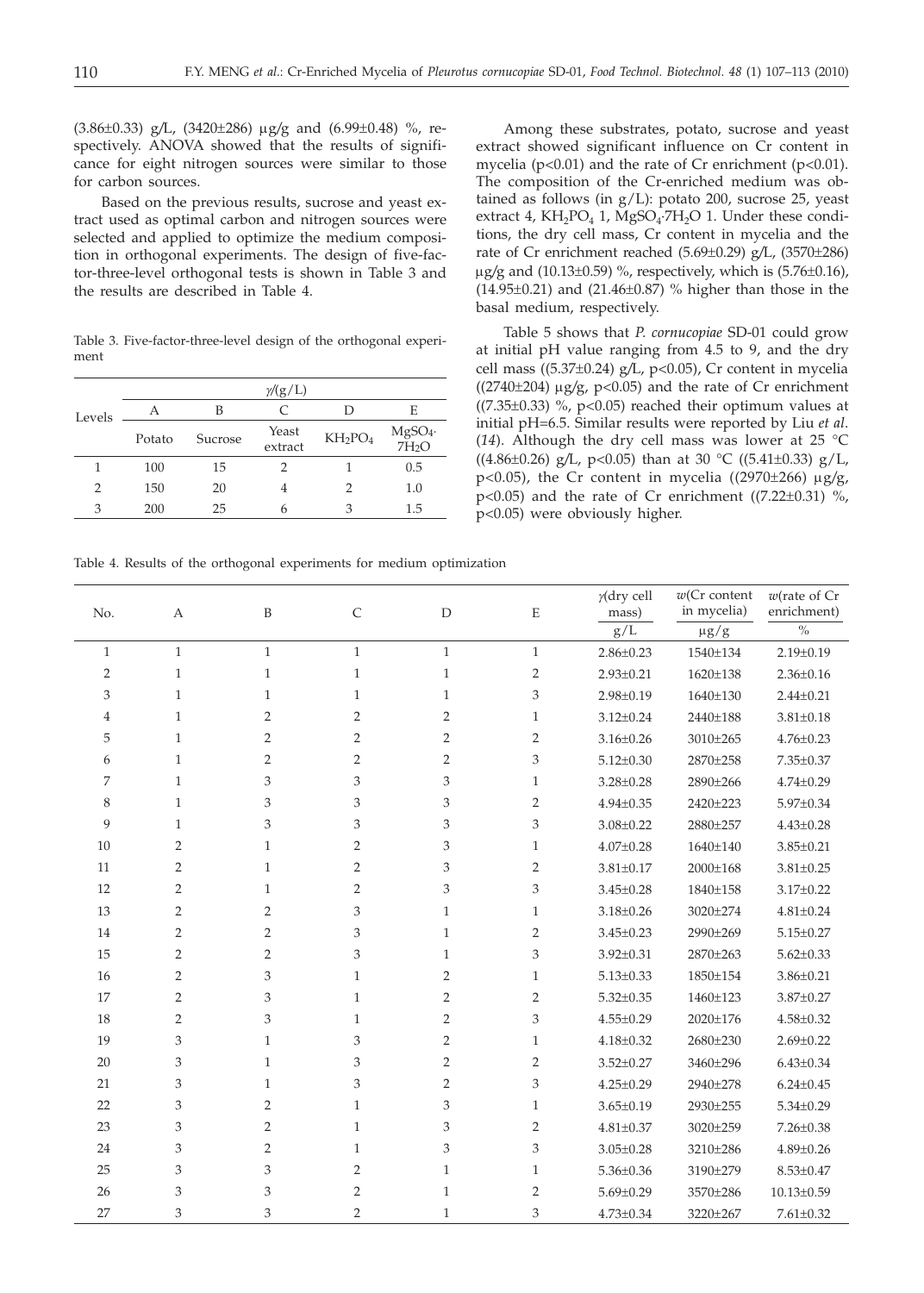| No.                | A             | B                     | $\mathsf{C}$   | D       | E       | $\gamma$ (dry cell<br>mass)<br>$\rm g/L$ | $w(Cr \text{ content})$<br>in mycelia)<br>$\mu g/g$ | $w$ (rate of $Cr$<br>enrichment)<br>$\%$ |
|--------------------|---------------|-----------------------|----------------|---------|---------|------------------------------------------|-----------------------------------------------------|------------------------------------------|
| $K_1$              | 3.51          | 3.56                  | 3.92           | 3.83    | 3.87    |                                          |                                                     |                                          |
| $K_2$              | 4.10          | 3.72                  | 4.21           | 4.26    | 4.11    |                                          |                                                     |                                          |
| $K_3$              | 4.29          | 4.61                  | 3.76           | 3.79    | 3.90    |                                          | $\Sigma = 100.76$                                   |                                          |
| $\mathbb{R}$       | 0.79          | 1.05                  | 0.45           | 0.47    | 0.24    |                                          |                                                     |                                          |
| $p>F^a$            | 0.0607        | $0.0169$ <sup>*</sup> | 0.2978         | 0.4655  | 0.5051  |                                          |                                                     |                                          |
| $K_1'$             | 2367.36       | 2171.06               | 2141.63        | 2614.95 | 2463.45 |                                          |                                                     |                                          |
| $K_2'$             | 2186.24       | 2928.32               | 2627.91        | 2546.59 | 2624.39 |                                          |                                                     |                                          |
| $K_3'$             | 3142.49       | 2596.73               | 2926.57        | 2534.57 | 2608.27 |                                          | $\Sigma = 69264.95$                                 |                                          |
| R'                 | 956.25        | 757.26                | 784.94         | 80.38   | 160.94  |                                          |                                                     |                                          |
| $p>F^b$            | $< 0.0001$ ** | $0.0002^{**}$         | $0.0001\sp{*}$ | 0.8421  | 0.5092  |                                          |                                                     |                                          |
| $K_1''$            | 4.23          | 3.69                  | 4.09           | 5.39    | 4.42    |                                          |                                                     |                                          |
| $K_2$ "            | 4.30          | 5.44                  | 5.86           | 4.84    | 5.49    |                                          |                                                     |                                          |
| $K_3''$            | 6.56          | 5.94                  | 5.12           | 4.83    | 5.15    |                                          | $\Sigma = 135.59$                                   |                                          |
| $R^{\prime\prime}$ | 2.31          | 2.25                  | 1.77           | 0.56    | 1.07    |                                          |                                                     |                                          |
| $p>F^c$            | $0.0004$ **   | $0.0011^{**}$         | $0.0093***$    | 0.3751  | 0.1072  |                                          |                                                     |                                          |

Table 4. – continued

 $p<0.05$ ,  $p<0.01$ 

Along with the prolongation of cultivation time, the dry cell mass and the rate of Cr enrichment increased remarkably from 3 to 6 days (p<0.01) and the maximal Cr content in mycelia ((2910 $\pm$ 277) µg/g) occurred on day 8 (p<0.01). To shorten the fermentation time and obtain higher dry cell mass, Cr content in mycelia and the rate of Cr enrichment, day 6 was chosen as the optimal cultivation time. It can be seen from Table 5 that the optimal values of the medium volume and rotation speed were: 100 mL and 160 rpm, respectively. As a result, the optimal cultivation conditions for Cr-enrichment by *P*. *cornucopiae* SD-01 were: temperature 25 °C, cultivation time 6 days, initial pH=6.5, volume of medium 100 mL and rotation speed 160 rpm.

Table 5. Effect of cultivation conditions on the dry cell mass, Cr content in mycelia and the rate of Cr enrichment of *P*. *cornucopiae* SD-01

| Cultivation<br>condition | $y$ (dry cell<br>mass) | $w(Cr$ content<br>in mycelia) | $w$ (rate of $Cr$<br>Cultivation<br>enrichment)<br>condition |                     | $y$ (dry cell<br>mass) | $w(Cr$ content<br>in mycelia) | $w$ (rate of $Cr$<br>enrichment) |
|--------------------------|------------------------|-------------------------------|--------------------------------------------------------------|---------------------|------------------------|-------------------------------|----------------------------------|
|                          | $\rm g/L$              | $\mu g/g$                     | $\frac{0}{0}$                                                |                     | g/L                    | $\mu g/g$                     | $\%$                             |
| Cultivation              | **                     | **                            | **                                                           | Initial pH          | ÷                      | ÷                             | $\star$                          |
| time/day                 |                        |                               |                                                              | 7.0                 | $5.32 \pm 0.31$        | 2520±226                      | $6.69 \pm 0.36$                  |
| 3                        | $1.49 \pm 0.15$        | 1360±115                      | $1.01 \pm 0.08$                                              | 7.5                 | $4.23 \pm 0.25$        | 1660±147                      | $3.51 \pm 0.27$                  |
| $\overline{4}$           | $2.57 \pm 0.19$        | 1870±156                      | $2.40 \pm 0.12$                                              | 8.0                 | $3.06 \pm 0.22$        | 1100±896                      | $1.69 \pm 0.11$                  |
| 5                        | $3.65 \pm 0.21$        | 2160±177                      | $3.95 \pm 0.22$                                              | 8.5                 | $1.01 \pm 0.09$        | 1090±866                      | $0.55 \pm 0.06$                  |
| 6                        | $5.28 \pm 0.28$        | 2760±226                      | $7.28 \pm 0.35$                                              | 9.0                 | $0.65 \pm 0.03$        | 990±664                       | $0.32 \pm 0.03$                  |
| 7                        | $4.08 \pm 0.22$        | 2900±266                      | $5.91 \pm 0.46$                                              | Volume of           | ×                      | $\mathcal{H}$                 | **                               |
| 8                        | $2.69 \pm 0.16$        | 2910±277                      | $3.91 \pm 0.28$                                              | medium/mL           |                        |                               |                                  |
| 9                        | $2.18 \pm 0.11$        | 2010±187                      | $2.19 \pm 0.09$                                              | 50                  | $2.54 \pm 0.17$        | 2470±209                      | $3.13 \pm 0.22$                  |
| Temperature/°C           |                        |                               | $\ast$                                                       | 100                 | $4.89 \pm 0.28$        | 2970±247                      | 7.27±0.34                        |
| 20                       | $3.12 \pm 0.27$        | 1810±159                      | $2.83 \pm 0.14$                                              | 150                 | $3.12 \pm 0.22$        | 2990±165                      | $3.10 \pm 0.25$                  |
| 25                       | $4.86 \pm 0.26$        | 2970±266                      | $7.22 \pm 0.31$                                              | Rotation            | **                     | **                            | **                               |
| 30                       | $5.41 \pm 0.33$        | 2120±185                      | $5.75 \pm 0.33$                                              | speed/rpm           |                        |                               |                                  |
| 35                       | $4.32 \pm 0.24$        | 1430±123                      | $3.08 \pm 0.27$                                              | 100                 | $2.18 \pm 0.17$        | 1580±140                      | $1.72 \pm 0.11$                  |
| Initial pH               | *                      | ÷                             | $\ast$                                                       | 120                 | $3.26 \pm 0.21$        | 1890±166                      | $3.09 \pm 0.25$                  |
| 4.5                      | $3.04 \pm 0.25$        | 1430±127                      | $2.17 \pm 0.19$                                              | 140                 | $4.12 \pm 0.28$        | 2250±185                      | $4.63 \pm 0.21$                  |
| 5.0                      | $3.16 \pm 0.28$        | 1540±132                      | $2.43 \pm 0.17$                                              | 160                 | $5.48 \pm 0.32$        | 3130±191                      | $8.56 \pm 0.36$                  |
| 5.5                      | $3.68 \pm 0.23$        | 1900±168                      | $3.49 \pm 0.22$                                              | 180                 | $5.08 \pm 0.29$        | 3040±247                      | $7.71 \pm 0.52$                  |
| 6.0                      | $4.46 \pm 0.22$        | 2220±189                      | $4.94 \pm 0.29$                                              | 200                 | $4.18 \pm 0.26$        | 2830±155                      | $5.91 \pm 0.39$                  |
| 6.5                      | $5.37 \pm 0.24$        | 2740±204                      | $7.35 \pm 0.33$                                              | $p<0.05$ , $p<0.01$ |                        |                               |                                  |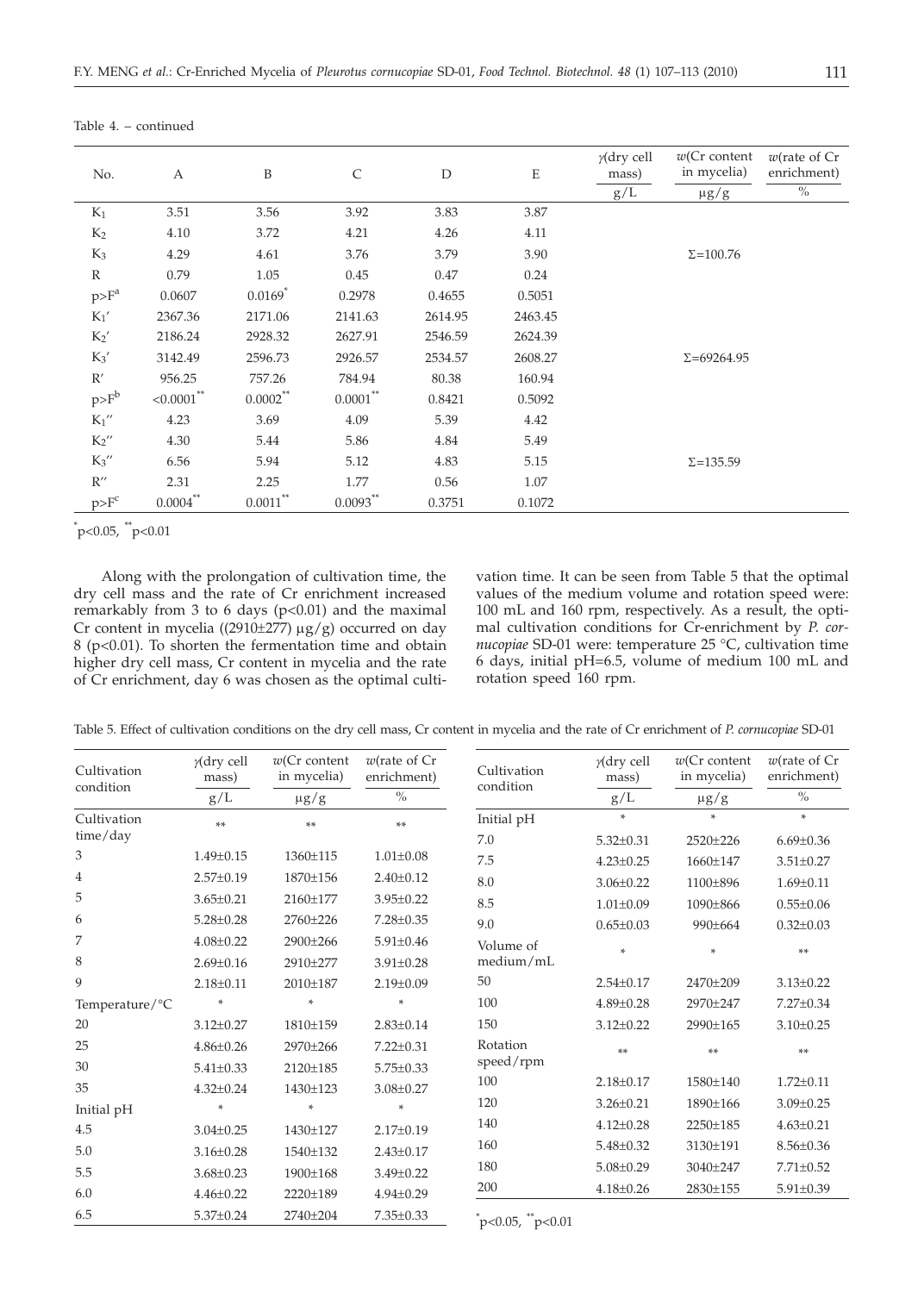#### *Validation of the model*

Under the optimal medium composition and cultivation conditions, the values of dry cell mass, Cr content in mycelia and the rate of Cr enrichment were (6.63±0.35) g/L,  $(3670±211) \mu g/g$  and  $(12.15±1.01)$  %, respectively, which were (23.23±1.22), (18.19±1.06) and (45.68±2.67) % higher than the control, respectively.

# *Cr distribution and amino acids in Cr-enriched mycelia*

The mass fraction of organic Cr in *P*. *cornucopiae* SD-01 was (92.46±0.82) %. It can be seen from Table 6 that chromium in Cr-enriched mycelia was mainly combined with protein and polysaccharide, which can be used as the main supplemental chromium sources for humans and animals. The content of Cr in protein and polysaccharide relative to organic Cr in the mycelia was (67.25±1.16) and (15.73±0.85) %, respectively.

Table 7 shows that the contents of total amino acids and essential amino acids in Cr-enriched mycelia of *P*.

Table 6. Cr content in the main components of Cr-enriched mycelia

| Component<br>of mycelia | $w(Cr)/(\mu g/g)$ | w(Cr/crganic Cr)/% |
|-------------------------|-------------------|--------------------|
| Proteins                | $2280 \pm 18$     | $67.25 \pm 1.16$   |
| Polysaccharides         | $530+6$           | $15.73 \pm 0.85$   |
| Nucleic acids           | $70+2$            | $2.17+0.04$        |
| Other                   | $500 + 5$         | $14.85 \pm 0.13$   |
|                         |                   |                    |

Table 7. Content of amino acids in Cr-enriched mycelia of *P*. *cornucopiae* SD-01

| Amino acid                 | $w$ (control)   | $w(Cr$ -enriched mycelia) |  |  |
|----------------------------|-----------------|---------------------------|--|--|
|                            | mg/g            | mg/g                      |  |  |
| Alanine                    | $5.6 \pm 0.2$   | $6.1 \pm 0.2$             |  |  |
| Arginine                   | $1.7 \pm 0.1$   | $1.8 + 0.1$               |  |  |
| Aspartic acid              | $9.5 \pm 0.3$   | $9.8 \pm 0.2$             |  |  |
| Cysteine                   | $4.9 \pm 0.2$   | $2.8 + 0.2$               |  |  |
| Glutamic acid              | $12.9 \pm 0.8$  | 19.7±0.8                  |  |  |
| Glycin                     | $10.2 \pm 0.2$  | $13.8 \pm 0.3$            |  |  |
| Histidine                  | $6.4 \pm 0.1$   | $5.7 \pm 0.1$             |  |  |
| Isoleucine <sup>a</sup>    | $14.7 \pm 0.9$  | $25.6 \pm 0.8$            |  |  |
| Leucine <sup>a</sup>       | $16.5 \pm 0.2$  | $27.4 \pm 0.3$            |  |  |
| Lysine <sup>a</sup>        | $13.8 \pm 0.2$  | $23.6 \pm 0.2$            |  |  |
| Methionine <sup>a</sup>    | $4.7 \pm 0.1$   | $6.8 \pm 0.1$             |  |  |
| Phenylalanine <sup>a</sup> | $11.9 \pm 0.2$  | $14.9 \pm 0.2$            |  |  |
| Proline                    | $11.8 \pm 0.2$  | $8.7 \pm 0.2$             |  |  |
| Serine                     | $5.7 + 0.1$     | $9.9 \pm 0.1$             |  |  |
| Threonine <sup>a</sup>     | $9.6 \pm 0.1$   | $6.9 \pm 0.1$             |  |  |
| Tryptophan <sup>a</sup>    | $3.4 \pm 0.1$   | $4.3 \pm 0.1$             |  |  |
| Tyrosine                   | $13.7 \pm 0.1$  | $19.8 \pm 0.1$            |  |  |
| Valine <sup>a</sup>        | $7.7 \pm 0.1$   | $8.5 \pm 0.1$             |  |  |
| EAA                        | $82.2 \pm 0.7$  | $118.6 \pm 1.0$           |  |  |
| <b>TAA</b>                 | $164.7 \pm 1.4$ | $216.1 \pm 2.2$           |  |  |
| $(EAA/TAA)/\%$             | $49.9 \pm 0.8$  | $54.9 \pm 0.8$            |  |  |
|                            |                 |                           |  |  |

a essential amino acid (EAA); TAA – total amino acid

*cornucopiae* SD-01 compared to the control were increased by  $(31.25\pm0.58)$  and  $(44.26\pm0.76)$  %, respectively, indicating that the optimal Cr concentrations contributed to promoting protein and amino acid biosynthesis.

## **Conclusion**

Dry cell mass, Cr content in mycelia and the rate of Cr enrichment were taken as evaluating parameters for Cr enrichment in *P*. *cornucopiae* SD-01 in submerged culture on the basis of the orthogonal experimental design and single-factor tests. The optimum Cr concentrations had a positive effect on biomass production, Cr content, Cr-enriched rate, protein and amino acid biosynthesis of *P. cornucopiae* SD-01 in submerged culture. Thus, it is possible for *P. cornucopiae* SD-01 to produce the functionally Cr-enriched foodstuff or additives by commercial fermentation, and that the Cr-enriched mycelia represent a novel dietary source of bioavailable supplemental chromium.

#### *Acknowledgements*

The authors gratefully acknowledge the financial supports by Natural Science Fund Program of Shandong (Y2006D08) and Doctor Fund Program of Shandong (23466), PR China.

#### **References**

- *1.* J.B. Vincent, Recent developments in the biochemistry of chromium(III), *Biol. Trace Elem. Res*. *99* (2004) 1–16.
- *2.* M.M. Bailey, J. Sturdivant, P.L. Jernigan, M.B. Townsend, J. Bushman, I. Ankareddi, J.F. Rasco, R.D. Hood, J.B. Vincent, Comparison of the potential for developmental toxicity of prenatal exposure to two dietary chromium supplements, chromium picolinate and  $[Cr_3O(O_2CCH_2CH_3)$  $(6(H_2O)_3)^+$  in mice, *Birth Defects Res. B*,  $83$  (2008) 27–31.
- *3.* R.A. Anderson: *Trace Elements in Human and Animal Nutrition*, Academic Press, New York, USA (1987) pp. 40–60.
- *4.* E.S. Holdsworth, E. Neville, Effects of extracts of highand low-chromium brewer's yeast on metabolism of glucose by hepatocytes from rats fed on high- or low-Cr diets, *Br. J. Nutr*. *63* (1990) 623–630.
- *5.* N.C. Steele, T.G. Althen, L.T. Frobish, Biological activity of glucose tolerance factor in swine, *J. Anim. Sci. 45* (1977) 1341–1345.
- *6.* K. Schwarz, W. Mertz, Chromium(III) and the glucose tolerance factor, *Arch. Biochem. Biophys. 85* (1959) 292–295.
- *7.* W. Mertz, Chromium in human nutrition: A review, *J. Nutr. 123* (1993) 626–633.
- *8.* S. Okada, H. Ohba, M. Taniyama, Alterations in ribonucleic acid synthesis by chromium(III), *J. Inorg. Biochem. 15* (1981) 223–231.
- *9.* E.T. Snow, L.S. Xu, Effects of chromium(III) on DNA replication *in vitro*, *Biol. Trace Elem. Res*. *21* (1989) 61–71.
- *10.* S. Okada, H. Tsukada, M. Tezuka, Effect of chromium(III) on nucleolar RNA synthesis, *Biol. Trace Elem. Res*. *21* (1989) 35–39.
- *11.* R.A. Anderson, Chromium as an essential nutrient for humans, *Regul. Toxicol. Pharm. 26* (1997) 35–41.
- *12.* D.J. Shang, G.L. Wang, Comparison of selenium accumulation ability in the mycelia of four edible fungi, *Acta Edulis Fungi, 6* (1999) 17–20.